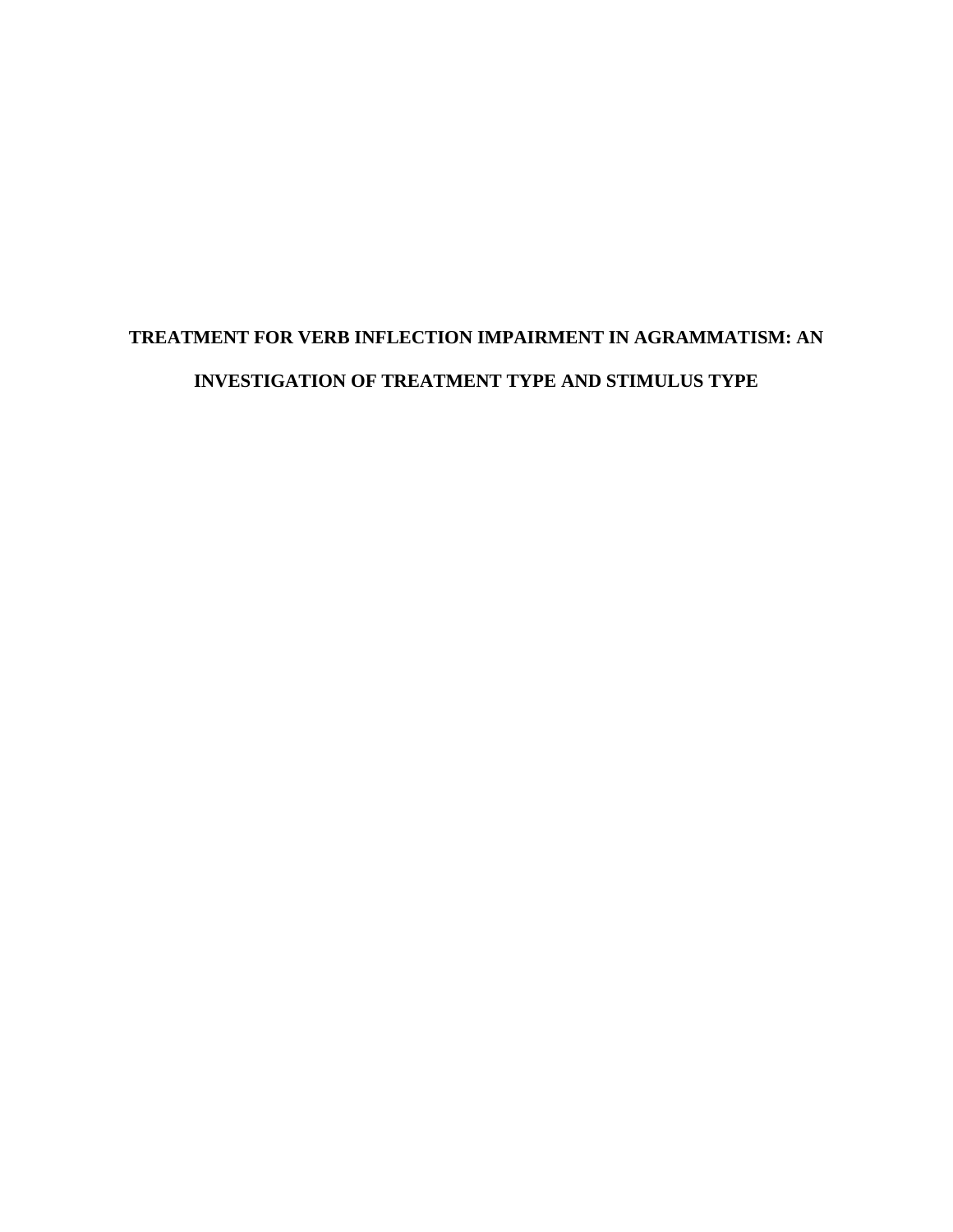### **Introduction**

Verb inflection errors, such as *I walking* for *I walked*, are a hallmark feature of agrammatic speech production and have generated considerable theoretical interest during the past decade. A variety of accounts have been proposed to explain verb inflection errors, notably, morphological difficulty with affixation (Ullman et al., 1997), a breakdown of the "syntactic tree" (Friedman & Grodzinsky, 1997), and featural (such as tense and number marking) impairments (Burchert et al., 2005; Faroqi-Shah & Thompson, 2007; Wenzlaff & Clahsen, 2004).

Despite this abundance of empirical investigations and theoretical accounts for verb morphology in agrammatism, there is an appalling dearth of treatment research. From a rehabilitation point of view, it is particularly worthwhile to investigate whether agrammatic individuals receive greater benefits from training (pre-lexical) *morphosemantic* processes such as tense feature specification, or from training (post-lexical) *morphophonological* processes such as affixation. Unfortunately, the findings of previous treatment studies for verb morphology do not answer this question because these studies combined aspects of morphophonological practice and morphosemantic associations (Mitchum & Berndt, 1994; Thompson et al., 2006; Weinrich et al., 1997, 1999). In **study 1**, we compared two treatment approaches, one that specifically targeted morphophonological processes, and another that focused on morphosemantic associations. The *morphophonological* treatment focused on inflectional transformations, affixation, and oral production, while the *morphosemantic* treatment focused on associating tense information with various verb forms (without any oral production). The assumption was that a treatment that directly addresses the underlying impairment is more likely to produce significant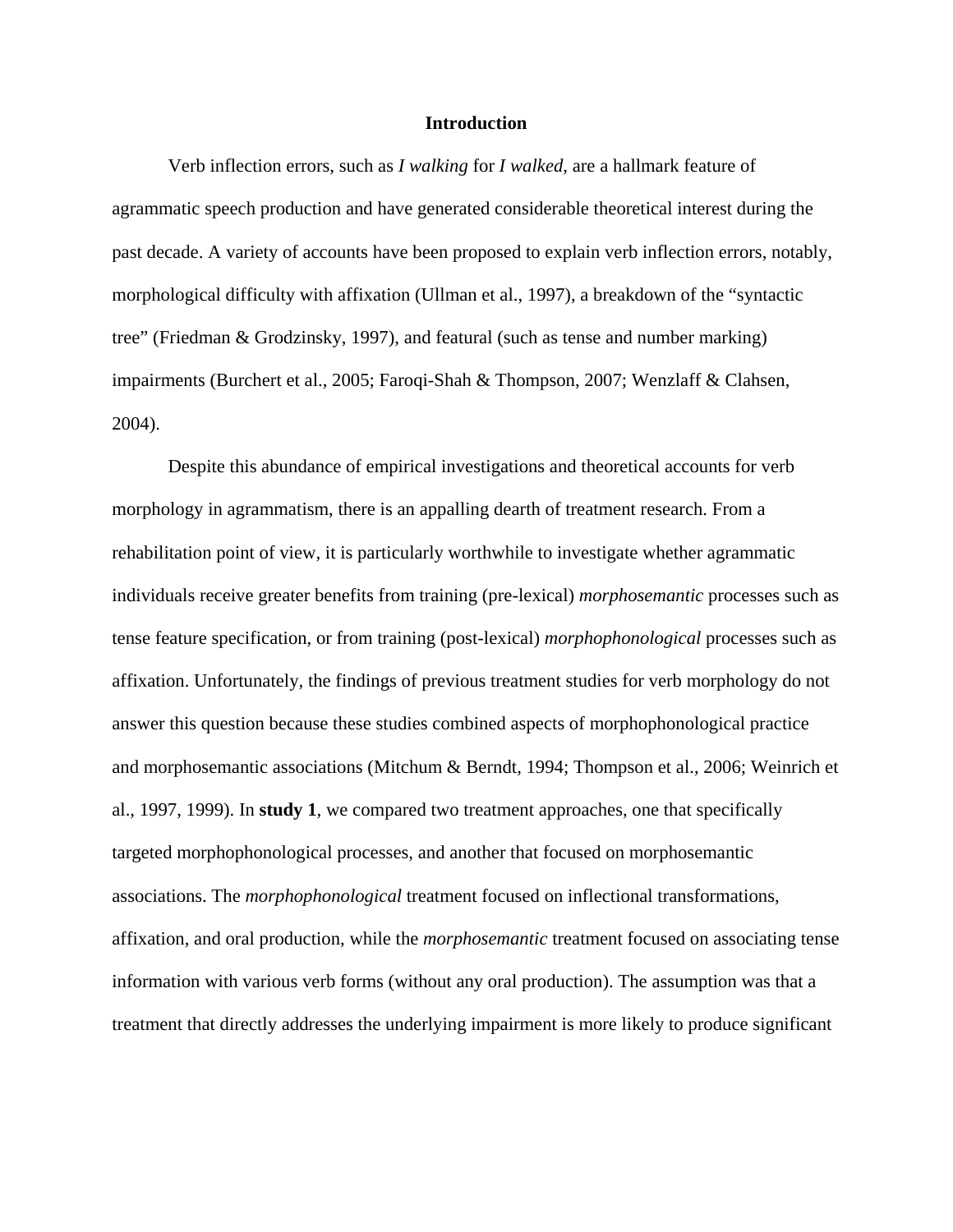treatment and generalization gains when compared to a treatment that does not target the underlying source of verb inflection errors.

Previous treatment studies have reported mixed and rather limited patterns of generalization to untrained verbs. In general, it appears that regular past tense transformations are easily generalized, while irregular verb transformations are not (Mitchum & Berndt, 1994; Weinrich et al., 1997). This raises the question of whether the *type of verb stimuli* used in treatment might influence the extent of generalization. This question cannot be answered from existing outcome data because previous studies either included both regular and irregular verbs in training (Mitchum & Berndt, 1994; Weinrich et al., 1997), or trained only regular verbs without testing generalization to irregular verbs (Balasubramanian & Coady, 1998; Thompson et al., 2006). There are several indicators that the lexical entries of irregular verbs are more "complex" than those of regular verbs: 1) longer reaction times are reported for irregular past generation compared to regulars (Bybee & Slobin, 1982); 2) lexical entries are assumed to include idiosyncratic verb form information for irregulars; and 3) the production of irregulars is assumed to involve *blocking* of the default regularization rule of *-ed* affixation (Marcus et al., 1992). The idea that the regular *–ed* affixation rule is activated and then blocked each time an irregular verb is produced has relevance for treatment of agrammatism. Given that the complexity account for treatment efficacy (CATE, Thompson et al., 2003) predicts automatic generalization to less complex structures when similar but more complex structures are trained, it can be hypothesized that training irregular past tense will automatically generalize to regular past tense, but training regular past tense is unlikely to generalize to regulars. **Study 2** compares the relative generalizability of regular and irregular verbs to untrained verb types in individuals with agrammatic aphasia.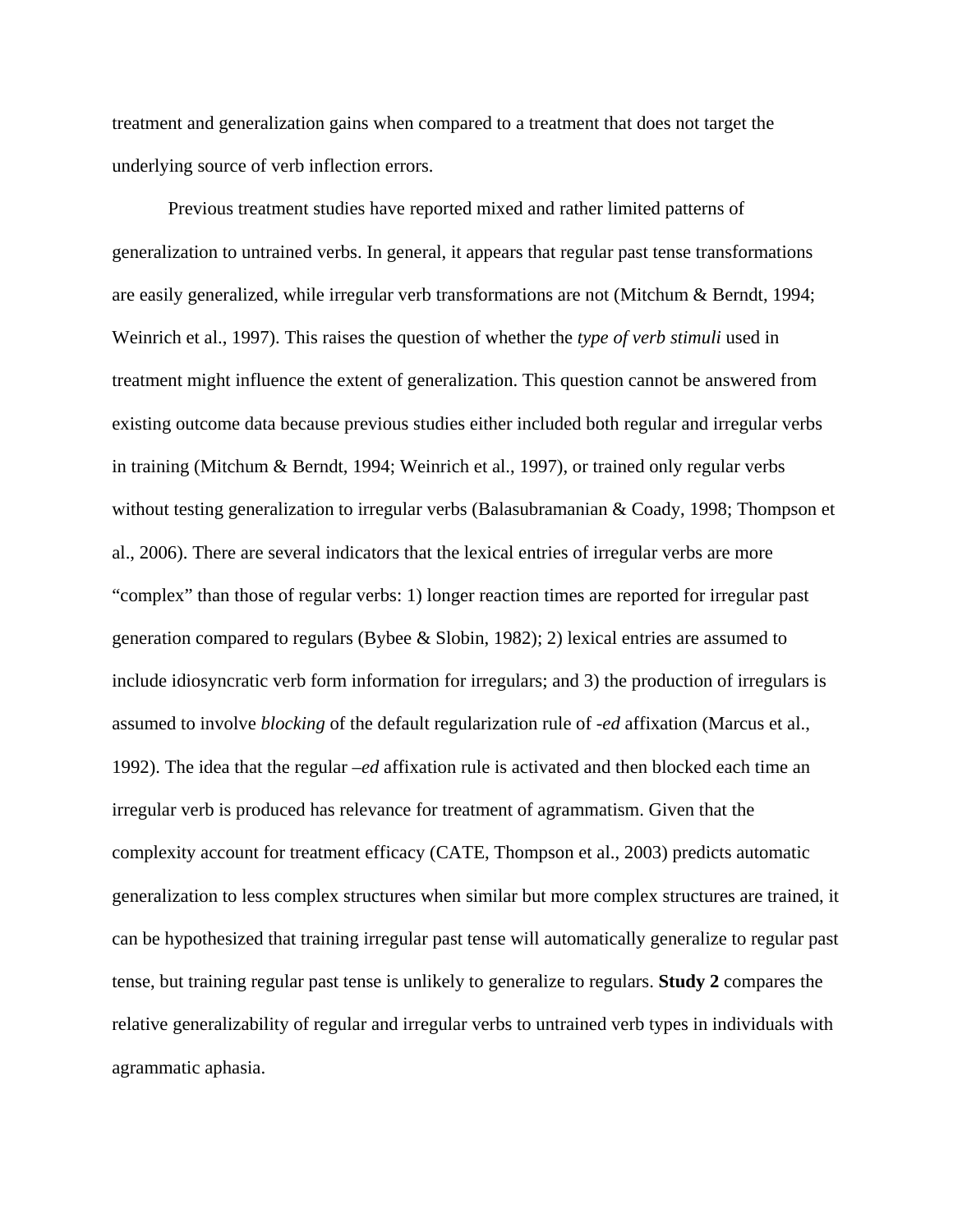## **Methods**

# *Participants*

A total of nine aphasic individuals<sup>1</sup> who had a single left hemisphere stroke, were at least one year post onset, were primary speakers of English, and had no other complicating neurological history, participated in the study (age range: 37-65 years, three female, education range: 12-20+ years). They were administered a battery of tests including the Western Aphasia Battery (Kertesz, 1982), Object and Action naming battery (Druks & Masterson, 2000), portions of the Boston Diagnostic Aphasia examination (Goodglass et al., 1993), spontaneous speech samples (using Narrative Story Cards, Helm-Estabrooks & Nicholas, 2003), and other tests specifically developed for the purpose of this study (repetition, sentence completion, and picture description of regular and irregular verbs). All participants were diagnosed with non-fluent aphasia<sup>2</sup> and agrammatic speech, had no severe phonological impairments, and demonstrated no significant difference in the production of regular and irregular verbs.

#### *Design*

1

In both studies, participants received individual intensive treatment for about 8 hours/per week over 4-5 sessions per week. Both studies used a single-subject baseline-treatmentmaintenance (ABA) design. Production of trained verbs in all three tenses (treatment probes) was tested every session, and generalization to untrained verbs was tested every fourth session. The criterion for termination of treatment was 80% accuracy over 4 consecutive sessions or failure for treatment probe accuracy to improve by more than 10% after 12 sessions, whichever came first. Post-treatment testing included all the pre-treatment tests listed earlier. Maintenance testing

<sup>&</sup>lt;sup>1</sup> Two participants are currently enrolled in treatment study 2.

 $2^2$  As per the WAB, eight participants fit the profile of Broca's aphasia and one participant had Trancortical Motor aphasia (AP2).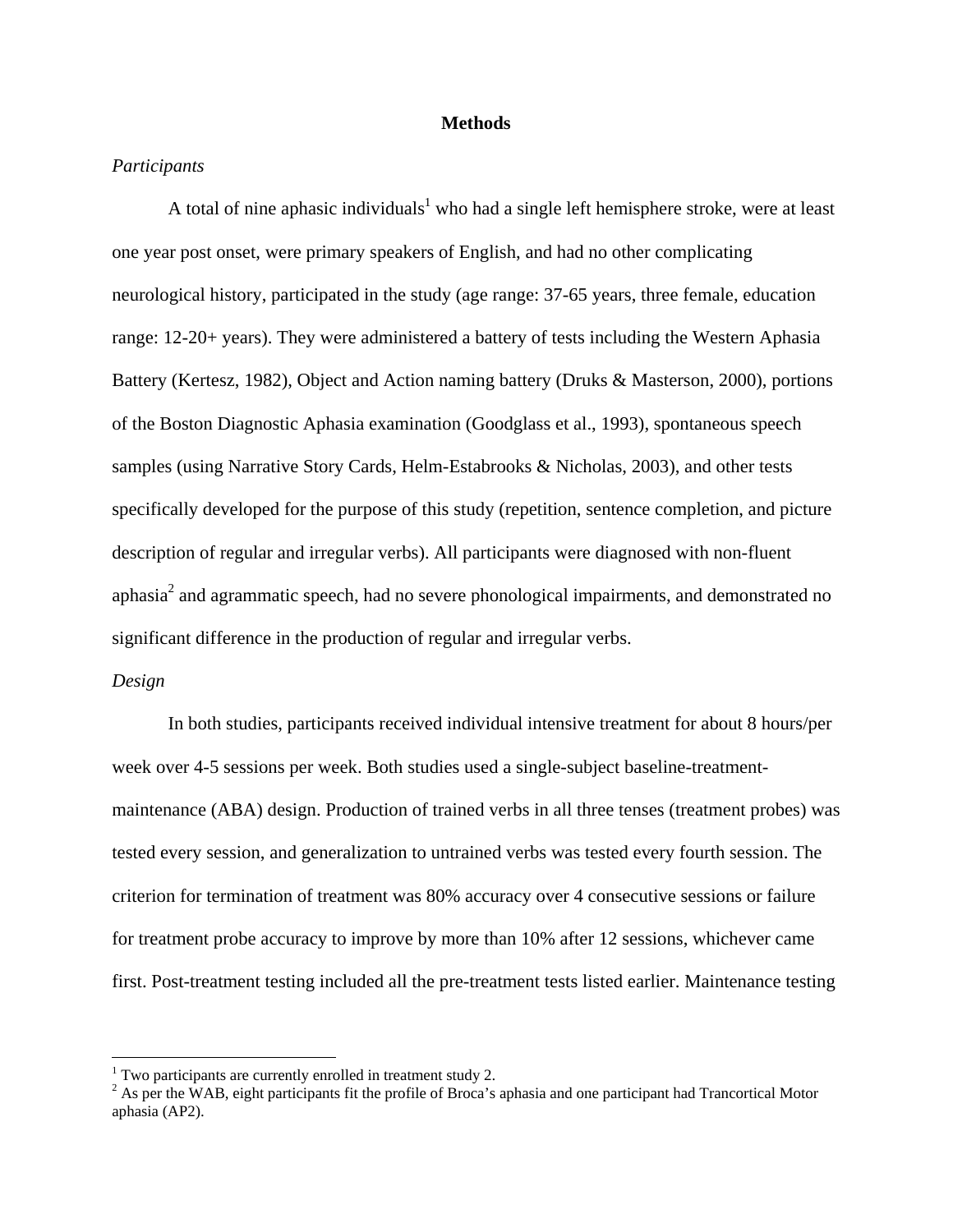for the treatment and generalization probes was done two weeks and two months following the termination of treatment.

## *Stimuli*

Black and white line drawings in three tenses were made by an artist for 40 regular (20 training and 20 generalization) and 40 irregular (20 training and 20 generalization) imageable verbs. The irregular verbs included equal numbers of verbs with vowel change (e.g., *sing-sang*) and vowel change + consonant addition (e.g., *sleep-slept*).

#### **Study 1**

This study tested the relative efficacy of *morphophonolgical* and *morphosemantic* treatment and there were four participants (see Table 1). A 2 x2 (treatment type x verb type) framework was used where one participant in each treatment group was trained on irregular verbs (AP2 and AP3), while the other participant was trained on regular verbs (AP6 and AP1). *Procedure* 

 Each treatment session began with 20 treatment probes (picture descriptions of training verbs eliciting three tenses: past, present and future). The following steps were repeated for each treatment verb in *morphophonological* treatment: verb naming, auditory same-different discrimination (*kicks-kicked*), lexical decision (*kicks, kickly, digged,* etc.), morphology generation (generate all possible inflectional variants of the given verb stem, e.g., *sink, will sink, sinks, is sinking, sank*), oral and written transformation following a model (*call>>called; ask>>??*), and repetition of all inflectional variants (auxiliaries were included).

*Morphosemantic* treatment included the following steps: verb naming, anomaly judgment (*Yesterday he will dig a hole*), comprehension (auditory sentence-picture matching), written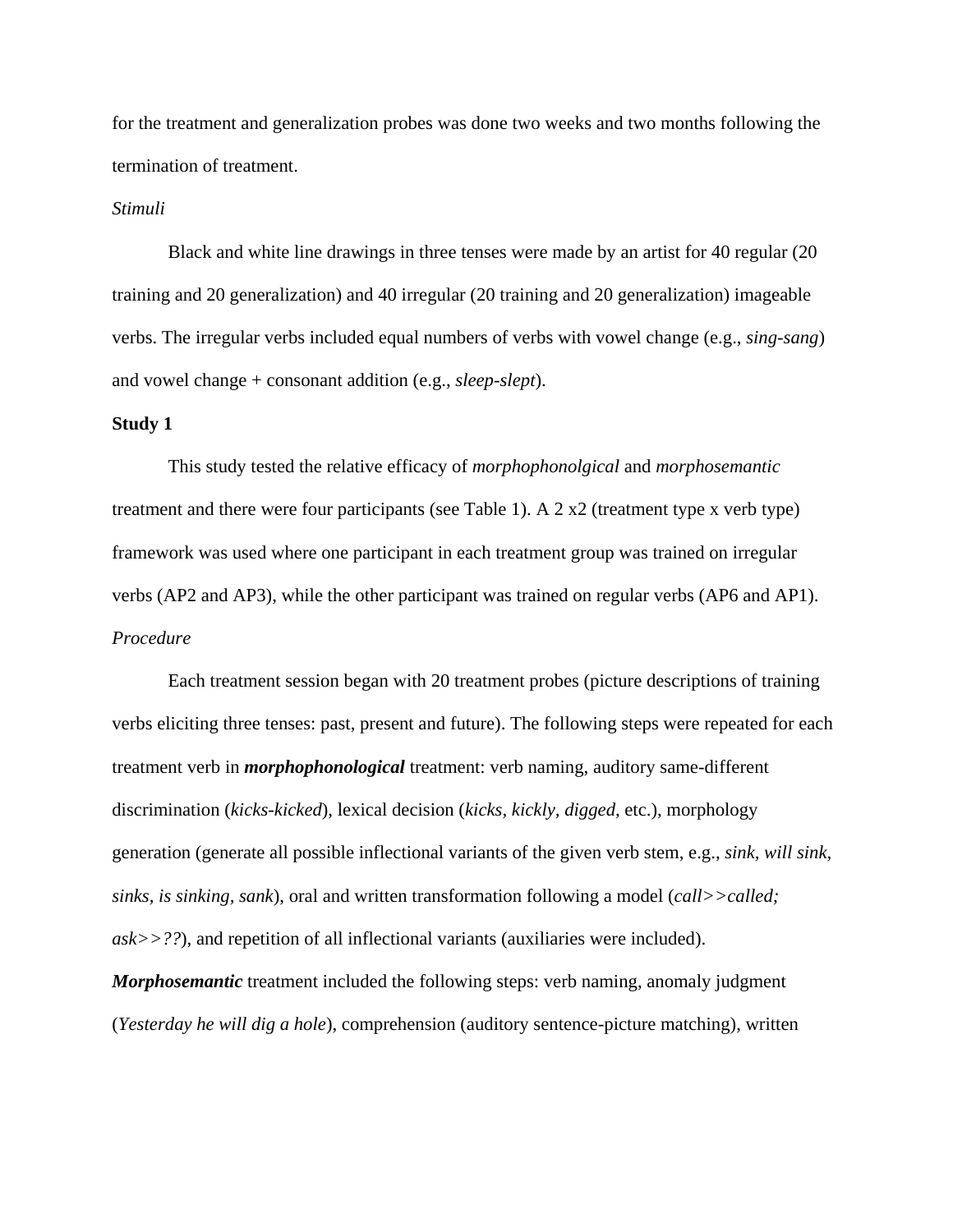sentence completion to match a picture (*The man \_\_\_\_\_\_ a hole*), and sentence construction using anagrams.

## *Data Analysis*

Accuracy scores were used to compute an effect size using Busk & Serlin's (1992) formula. Narrative speech was also transcribed and coded for lexical and morphosyntactic measures. Inter-rater reliability was obtained for 30% of randomly selected dependent measure samples (scoring of treatment and generalization probes, and narrative analysis).

## *Results*

 The treatment and generalization probe accuracy data are presented in Figure 1 and prepost-treatment test scores with effect sizes are given in Table 1. The most notable aspect of the findings is that participants who received morphosemantic treatment made (AP1, AP3) considerable gains on all measures, while participants who received morphophonological treatment failed to improve even marginally (AP2, AP6). Similar findings were observed for the narrative data on measures of verb morphology.

## **Study 2**

The objective of this study was to compare the relative efficiency of training regular or irregular verbs, while generalization to both verb types was assessed. All participants in this study received *morphosemantic* treatment. The treatment and data analysis procedures are identical to those described for Study 1. Three participants have been tested and two are ongoing. *Results* 

 As shown in Table 1 and Figure 2, participants receiving treatments of both regular and irregular verbs successfully acquired trained verb tenses and generalized to untrained verbs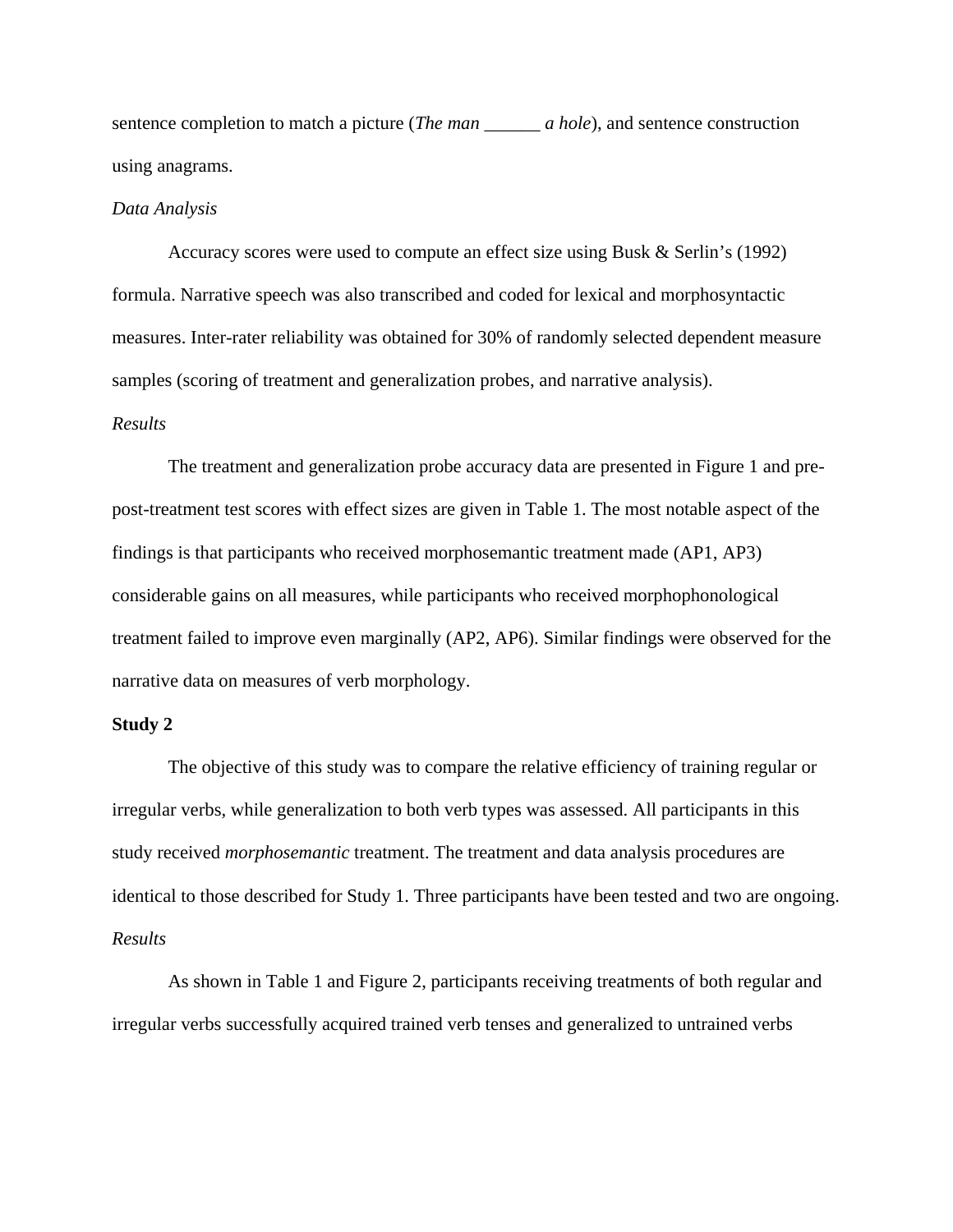within and across verb type, as is evident by the large effect sizes. A comparison of effect size as a factor of trained verb type failed to reveal any consistent trend.

# **General Discussion**

This paper presents two novel investigations of verb morphology treatment for agrammatism. The findings from the two studies indicate that: 1) treatment of verb morphology is likely to make significant changes in sentence production if associations between the type of tense and the verb form are emphasized (as in the morphosemantic treatment), and 2) training of morphological operations without reference to the tense information (as in morphophonological treatment) is ineffective, at least for agrammatic participants without any accompanying postlexical phonological deficits, and 3) training of regular or irregular verbs produces comparable treatment and generalization effects, at least for the participants tested so far. These results provide support to theoretical accounts of agramamtism that attribute difficulty with semantically relevant aspects of verb inflections (Burchert et al., 2005; Faroqi-Shah & Thompson, 2007; Wenzlaff & Clahsen, 2004).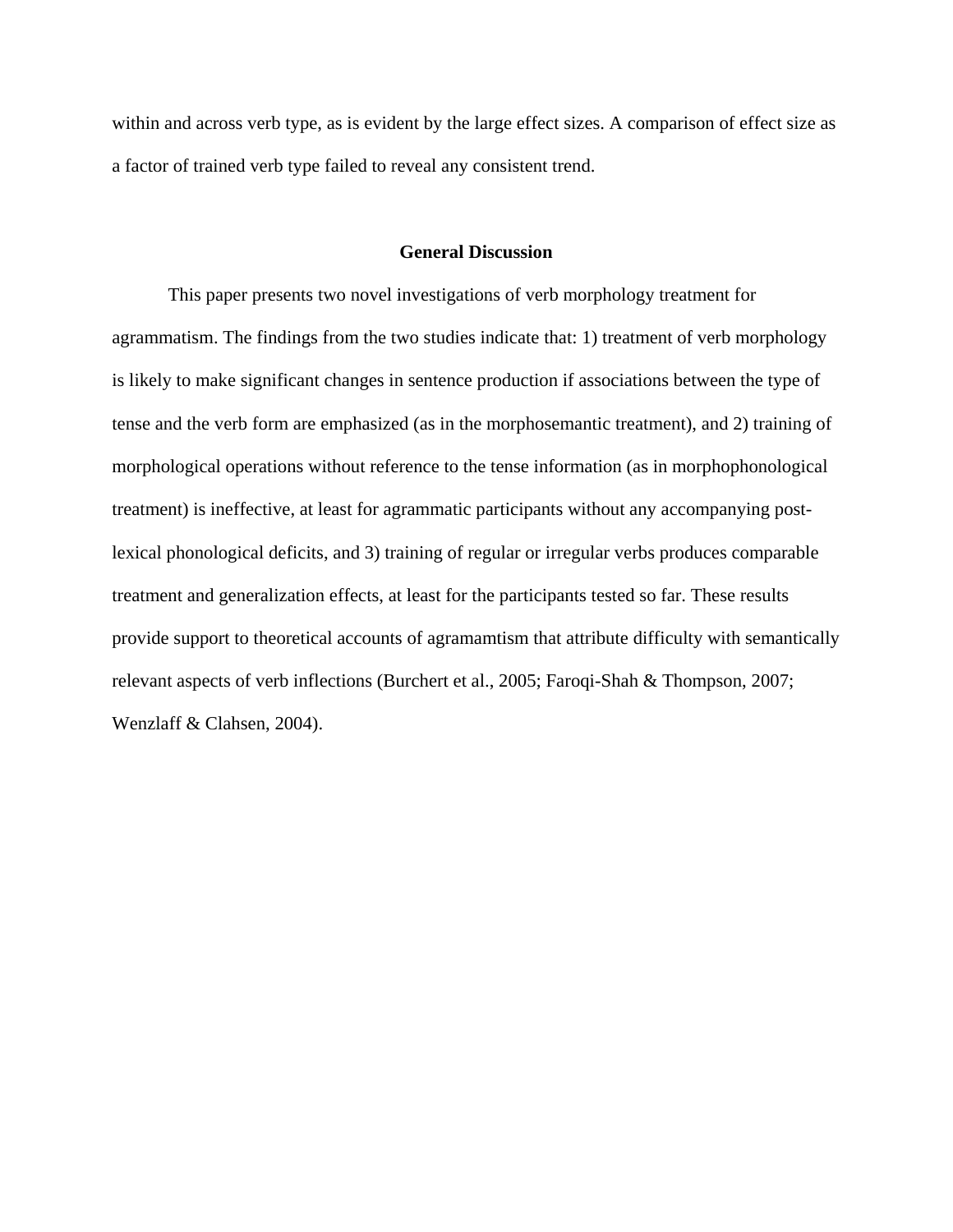# **References**

- Balasubramanian, V., & Coady, E. (1999). *Facilitation of verb form retrieval in an agrammatic aphasic: A multiple baseline study.* Paper presented at the Academy of Aphasia, Venice, Italy.
- Boser, K. I., Weinrich, M., & McCall, D. (2000). Maintenance of oral production in agrammatic aphasia: Verb tense morphology training. *Neurorehabilitation & Neural Repair, 14*, 105- 118.
- Burchert, F., Swoboda-Moll, M., & De Bleser, R. (2005). Tense and agreement dissociations in German agrammatic speakers: Underspecification vs. Hierarchy. *Brain and Language, 94*, 188-99.
- Busk, P., & Serlin, R. (1992). Meta-analysis for single case research. In T. Kratochwill & J. Levin (Eds.), *Single-case research design and analysis* (pp. 197-198). Hillsdale, NJ: Lawrence Erlbaum Associates, Inc.
- Bybee, J. (1995). Diachronic and typological properties of morphology and their implications for representation. In L. B. Feldman (Ed.), *Morphological aspects of language processing* (pp. 225-246). Hillsdale, New Jersey: Lawrence Erlbaum Associates.
- Bybee, J., & Slobin, D. (1982). Rules and schemas in the development and use of the English past tense. *Language, 58, 265-89*.
- Druks, J., & Masterson, J. (2000). *An object and action naming battery*. Philadephia, PA: Taylor & Francis.
- Faroqi-Shah, Y., & Thompson, C. K. (2007). Verb inflections in agrammatic aphasia: Encoding of tense features. *Journal and Memory and Language, 56*, 129-151.
- Friedmann, N., & Grodzinsky, Y. (1997). Tense and agreement in agrammatic production: Pruning the syntactic tree. *Brain & Language, 56*, 397-425.
- Goodglass, H., Kaplan, E., & Barresi, B. (2001). *Boston diagnostic aphasia examination, 3rd Edition*. Philadelphia: Lippincott Williams and Wilkins.
- Helm-Estabrooks, N., & Nicholas, M. (2003). *Narrative story cards* (6 Ed.). Austin: PRO-ED, Inc.
- Kertesz, A. (1982). *Western aphasia battery*. New York: Grune Stratton.
- Marcus, G. F., Pinker, S., Ullman, M., Hollander, M., & Rosen, T. J. (1992). Overregularization in language acquisition. *Monograph of the society for research in child development, 57 (serial no. 228)*.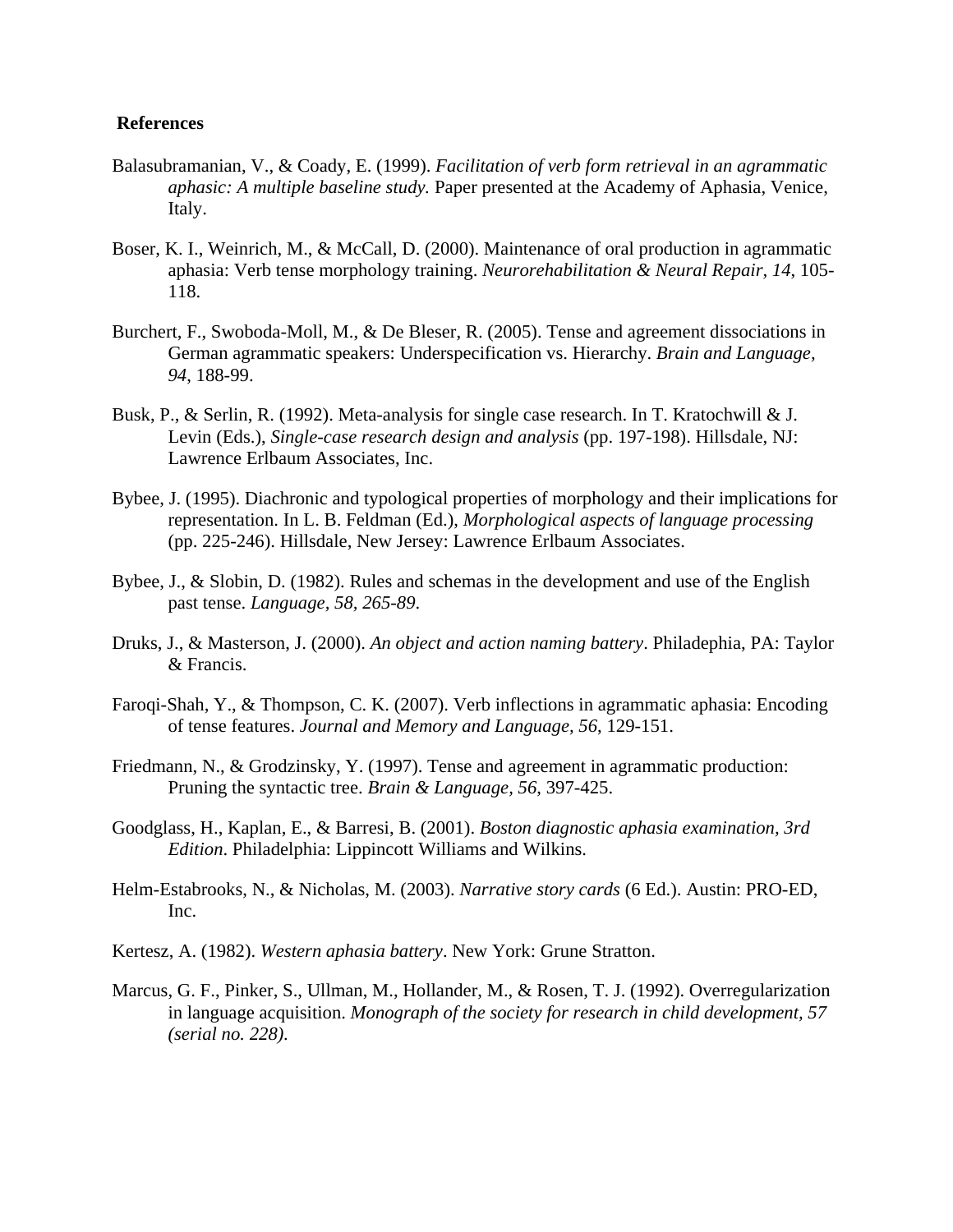- Mitchum, C., & Berndt, R. (1994). Verb retrieval and sentence construction: Effects of targeted intervention. In M. J. Riddoch & G. Humphreys (Eds.), *Cognitive neuropsychology and cognitive rehabilitation*. Hove: Erlbaum.
- Thompson, C. K. (2006). *Recovery of functional categories in agrammatic aphasia*. Presented at

the Clinical Aphasiology Conference. Gent, Belgium.

- Ullman, M. T., Corkin, S., Coppola, M., Hickok, G., Growdon, J. H., Koroshetz, W. J., et al. (1997). A neural dissociation within language: Evidence that the mental dictionary is part of declarative memory, and that grammatical rules are processed by the procedural system. *Journal of Cognitive Neuroscience, 9*, 266-276.
- Weinrich, M., Boser, K. I., & McCall, D. (1999). Representation of linguistic rules in the brain: Evidence from training an aphasic patient to produce past tense verb morphology. *Brain and Language, 70*, 144-158.
- Weinrich, M., Shelton, J. R., Cox, D. M., & McCall, D. (1997). Remediating production of tense morphology improves verb retrieval in chronic aphasia. *Brain and Language, 58*, 23-45.
- Wenzlaff, M., & Clahsen, H. (2004). Tense and agreement in german agrammatism. *Brain and Language, 89*, 57-68.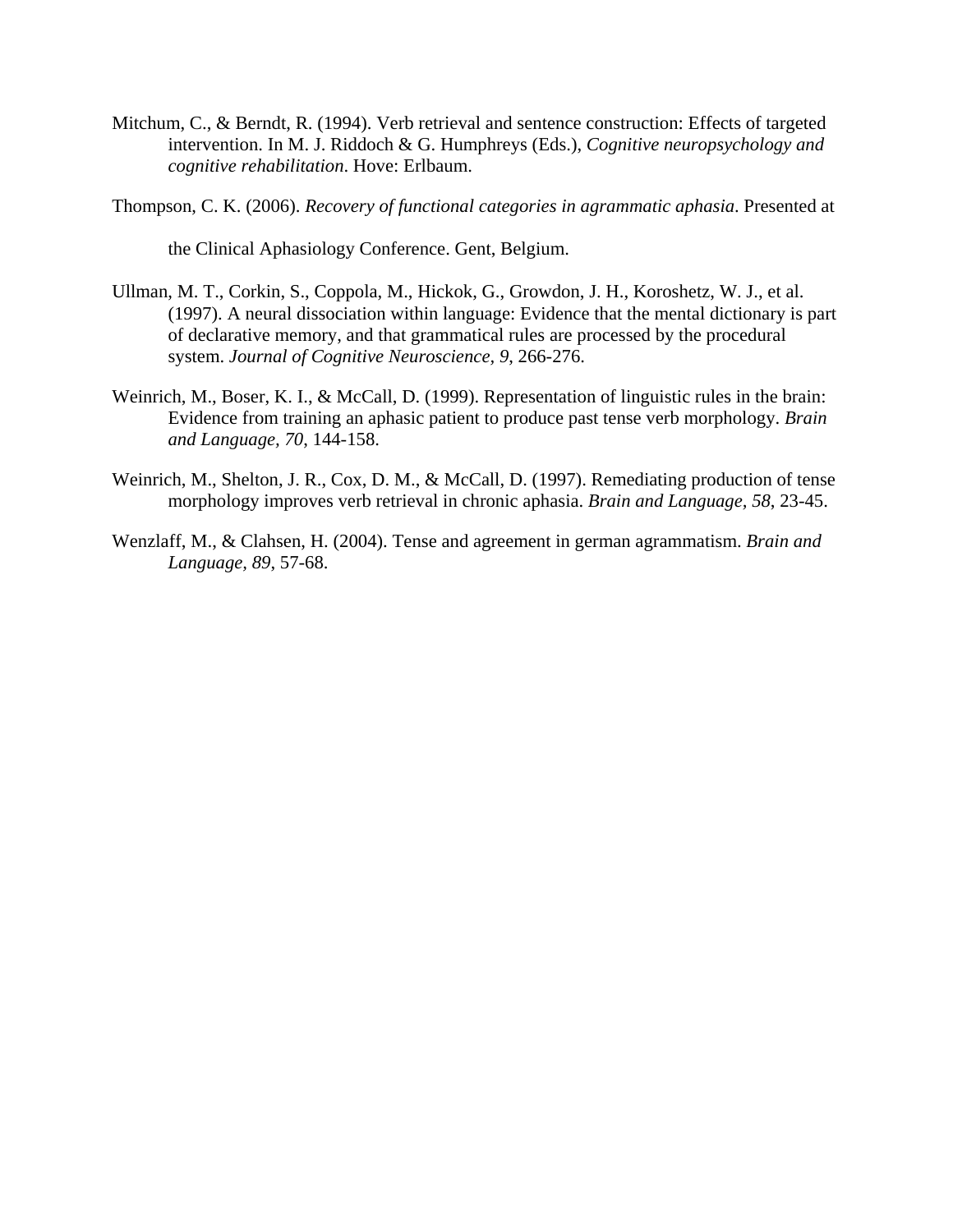**Table 1.** Individual pre- and post-treatment scores and corresponding effect sizes for trained verbs (all three tenses combined), untrained verbs (past tense only), and the Aphasia Quotient of the Western Aphasia Battery (WAB AQ). Baseline variability for effect size calculations was 13.4 for the trained and untrained verbs and 11. 4 for the WAB AQ. MP = morphophonological; MS= morphosemantic.

| <b>Participant</b> | <b>Treatment</b><br>type | Verb<br>type | <b>Trained verb tense</b><br>Effect size<br>(Score difference) | <b>Untrained Irreg. past</b><br>Effect size<br>(Score difference) | Untrained reg. past<br>Effect size<br>(Score difference) | WAB (AQ)<br>Effect size<br>Score differend |
|--------------------|--------------------------|--------------|----------------------------------------------------------------|-------------------------------------------------------------------|----------------------------------------------------------|--------------------------------------------|
| <b>STUDY 1</b>     |                          |              |                                                                |                                                                   |                                                          |                                            |
|                    |                          |              | 0.2                                                            | 0.2                                                               | $0.2^{\circ}$                                            | 0.98                                       |
| AP <sub>2</sub>    | <b>MP</b>                | Irreg        | $(15-11.8)$                                                    | $(15-11.8)$                                                       | $(15-11.8)$                                              | $(76.6 - 65.4)$                            |
|                    |                          |              | 0.65                                                           | 0.1                                                               | 0.2                                                      | 0.62                                       |
| AP <sub>6</sub>    | <b>MP</b>                | Reg          | $(10-1.25)$                                                    | $(0-1.25)$                                                        | $(15-11.8)$                                              | $(67.6 - 60.5)$                            |
|                    |                          |              | 5.86                                                           | 5.86                                                              | 2.88                                                     | 0.4                                        |
| AP1                | <b>MS</b>                | Reg          | $(100-21.4)$                                                   | $(100-21.4)$                                                      | $(60-21.4)$                                              | $(71.4 - 65.9)$                            |
|                    |                          |              | 7.44                                                           | 4.9                                                               | 4.4                                                      | 0.58                                       |
| AP3                | <b>MS</b>                | Irreg        | $(100-0.25)$                                                   | $(67-0.25)$                                                       | (60.0.25)                                                | (72.6-65.9)                                |
| <b>STUDY 2</b>     |                          |              |                                                                |                                                                   |                                                          |                                            |
|                    |                          |              | 5.41                                                           | 5.41                                                              | 5.41                                                     | 1.8                                        |
| AP10               | <b>MS</b>                | Reg          | $(100-27.5)$                                                   | $(100-27.5)$                                                      | $(100-27.5)$                                             | $(92.1 - 77.4)$                            |
|                    |                          |              | 7.4                                                            | 4.4                                                               | 7.02                                                     | 2.6                                        |
| AP14               | МS                       | Reg          | $(100-0.8)$                                                    | $(60-0.8)$                                                        | $(95-0.8)$                                               | $(75.8 - 45.6)$                            |
|                    |                          |              | 5.5                                                            | 3.26                                                              | 5.12                                                     | 1.1                                        |
| AP15               | МS                       | Irreg        | $(100-26.3)$                                                   | (70-26.3)                                                         | $(95-26.3)$                                              | $(93.7 - 80.5)$                            |
| AP17               | МS                       | Irreg        | ongoing                                                        |                                                                   |                                                          |                                            |
| AP18               | MS                       | Reg          | ongoing                                                        |                                                                   |                                                          |                                            |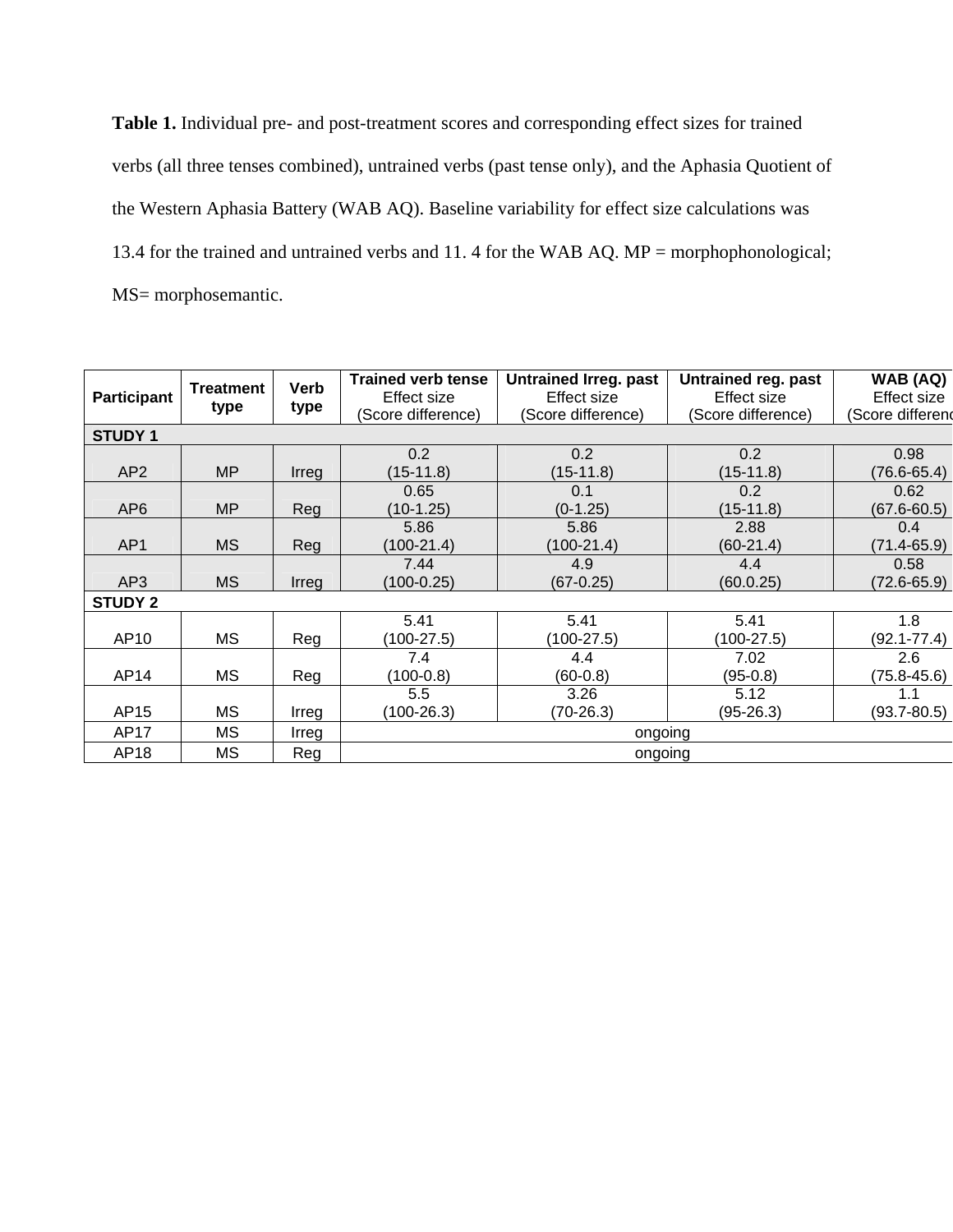Figure 1. Acquisition and generalization patterns of the four participants in Study 1 in response to morphophonological (top panel) and morphosemantic (lower panel) treatments. B= baseline, T =treatment, F =follow-up.